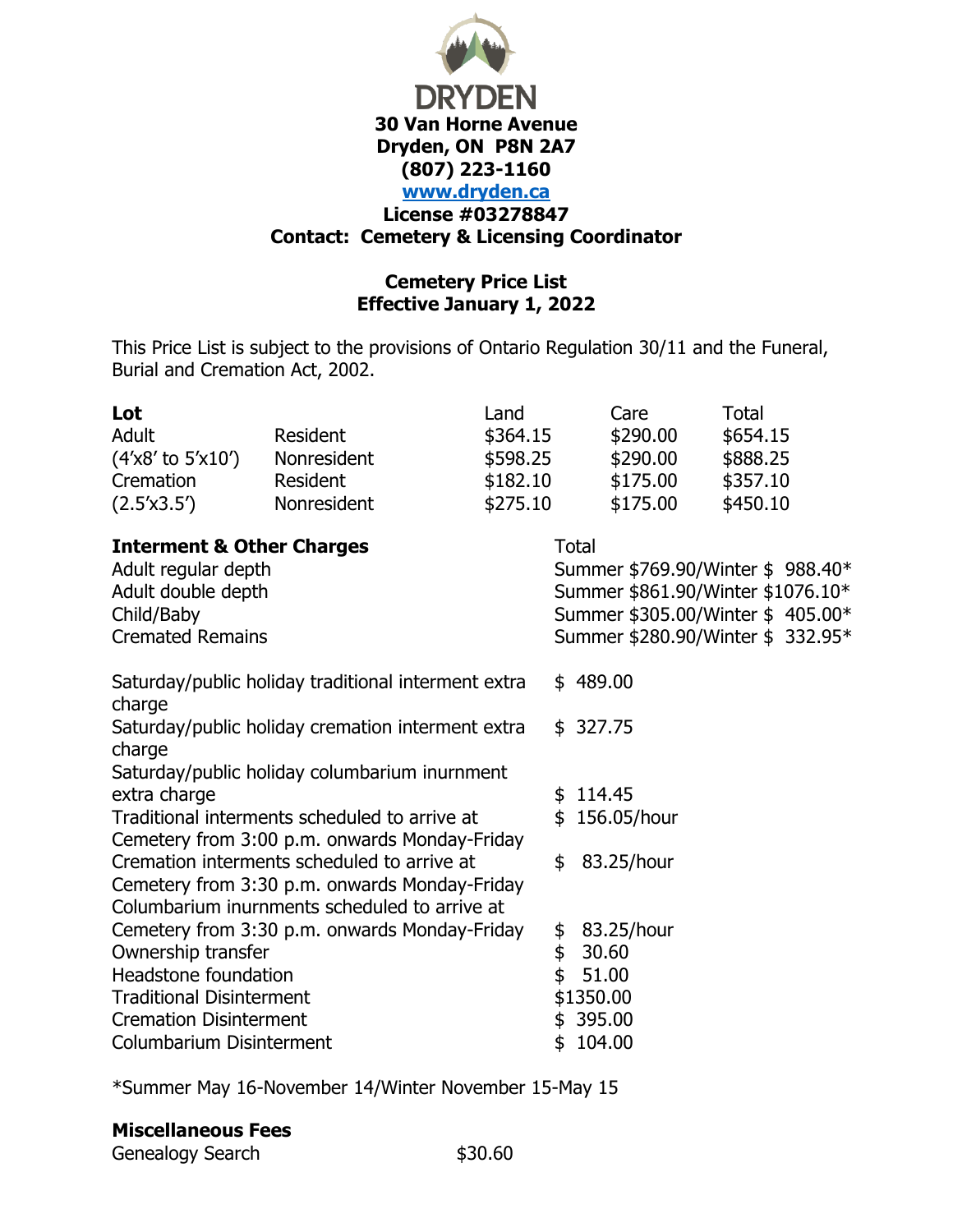# **City of Dryden Columbarium Fee Schedule**

# **Each Niche is classified as double and will hold two cremated remains.**

| <b>Columbarium #1 - Resident</b><br>Price includes:<br>Purchase of Interment Rights<br>Contribution to the Care & Maintenance Fund<br><b>Total</b>      | Top 3 Rows<br>\$785.40<br>\$330.00<br>\$1115.40  | Lower 2 Rows<br>\$673.20<br>\$330.00<br>\$1003.20   |
|---------------------------------------------------------------------------------------------------------------------------------------------------------|--------------------------------------------------|-----------------------------------------------------|
| Columbarium #1 - Non-Resident<br>Price includes:<br>Purchase of Interment Rights<br>Contribution to the Care & Maintenance Fund<br>Total                | Top 3 Rows<br>\$1295.40<br>\$330.00<br>\$1625.40 | Lower 2 Rows<br>\$1183.20<br>\$ 330.00<br>\$1513.20 |
| First interment<br>Second interment<br>Bronze memorial marker & installation<br>Memorial marker alterations (if required)                               | 104.00<br>\$<br>\$104.00<br>\$591.60<br>\$336.60 | \$104.00<br>\$104.00<br>\$591.60<br>\$<br>336.60    |
| <b>Columbarium #2 - Resident</b><br>Price includes:<br>Purchase of Interment Rights<br>Contribution to the Care & Maintenance Fund<br><b>Total</b>      | Top 3 Rows<br>\$1081.20<br>\$330.00<br>\$1411.20 | Lower 2 Rows<br>\$969.00<br>\$330.00<br>\$1299.00   |
| Columbarium #2 - Non-Resident<br>Price includes:<br>Purchase of Interment Rights<br>Contribution to the Care & Maintenance Fund<br><b>Total</b>         | Top 3 Rows<br>\$1591.20<br>\$330.00<br>\$1921.20 | Lower 2 Rows<br>\$1479.00<br>\$330.00<br>\$1809.00  |
| First interment<br>Second interment<br>Engraving of niche fronts to be arranged by the<br>Rights Holder with one of the Cemetery<br>approved engravers. | \$104.00<br>\$<br>104.00                         | \$104.00<br>104.00<br>\$                            |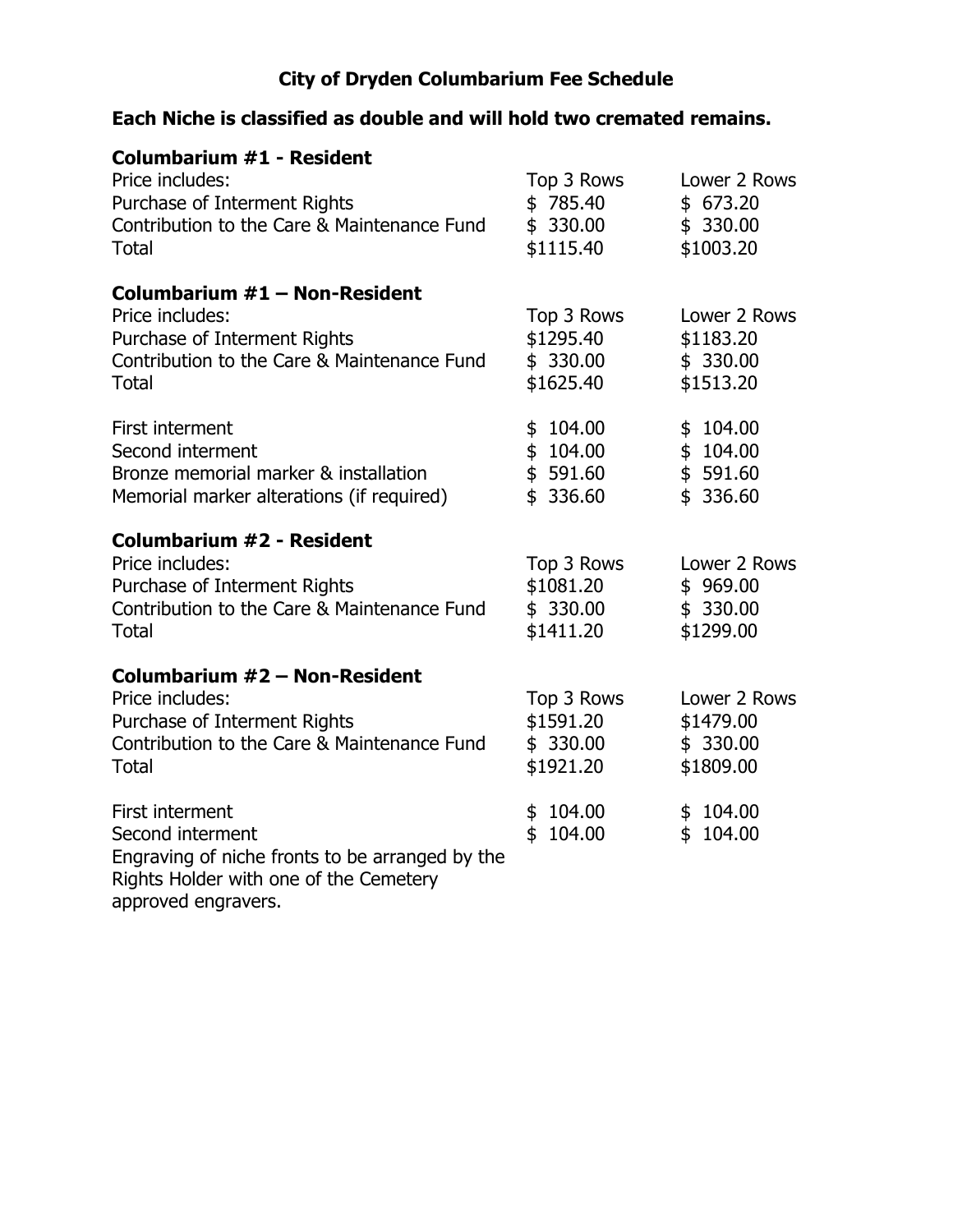## **Columbarium #3 - Resident**

| Price includes:                                                                                                                                         | Top 2 Rows                   | Lower 2 Rows                 |
|---------------------------------------------------------------------------------------------------------------------------------------------------------|------------------------------|------------------------------|
| Purchase of Interment Rights                                                                                                                            | \$1183.20                    | \$1071.00                    |
| Contribution to the Care & Maintenance Fund                                                                                                             | \$330.00                     | \$330.00                     |
| Total                                                                                                                                                   | \$1513.20                    | \$1401.00                    |
| Columbarium #3 - Non-Resident<br>Price includes:                                                                                                        | Top 2 Rows                   | Lower 2 Rows                 |
| Purchase of Interment Rights                                                                                                                            | \$1693.20                    | \$1581.00                    |
| Contribution to the Care & Maintenance Fund                                                                                                             | \$330.00                     | \$330.00                     |
| Total                                                                                                                                                   | \$2023.20                    | \$1911.00                    |
| First interment<br>Second interment<br>Engraving of niche fronts to be arranged by the<br>Rights Holder with one of the Cemetery<br>approved engravers. | 104.00<br>\$<br>104.00<br>\$ | 104.00<br>\$<br>104.00<br>\$ |

#### **Monuments and Markers Care and Maintenance Fees**

Flat markers:

Less than 439.42 square centimeters (173 square inches): nil. More than 439.42 square centimeters (173 square inches): \$100.00

Upright monuments:

1.22 metres (4 feet) or less in height and 1.22 metres (4 feet) or less in length, including the base: \$200.00.

More than 1.22 metres (4 feet) in either height or length, including the base: \$400.00.

The Monument and Marker Care and Maintenance Fees may be paid directly to the Dryden Cemetery or to the supplier of the monument or marker but must be paid prior to the installation of the monument or marker.

#### NOTES:

- a) Double depth interments are permitted only on lots designated as double depth graves sold prior to December 15, 1986.
- b) Care and maintenance fees for lots sold prior to January 1, 1955, and for which these fees have not previously been paid shall reflect the current care and maintenance fees as shown on the price list.
- c) In an Adult lot, a maximum of four burials are allowed, not more than one of which shall be noncremated remains. In a Cremation lot, a maximum of two burials are allowed, both of which shall be cremated remains. In a Columbarium niche, a maximum of two inurnments are allowed, both of which shall be cremated remains.
- d) Upright monuments are allowed on all inground lots except those numbered F-553 to F-732.1 on which only flat markers may be placed.